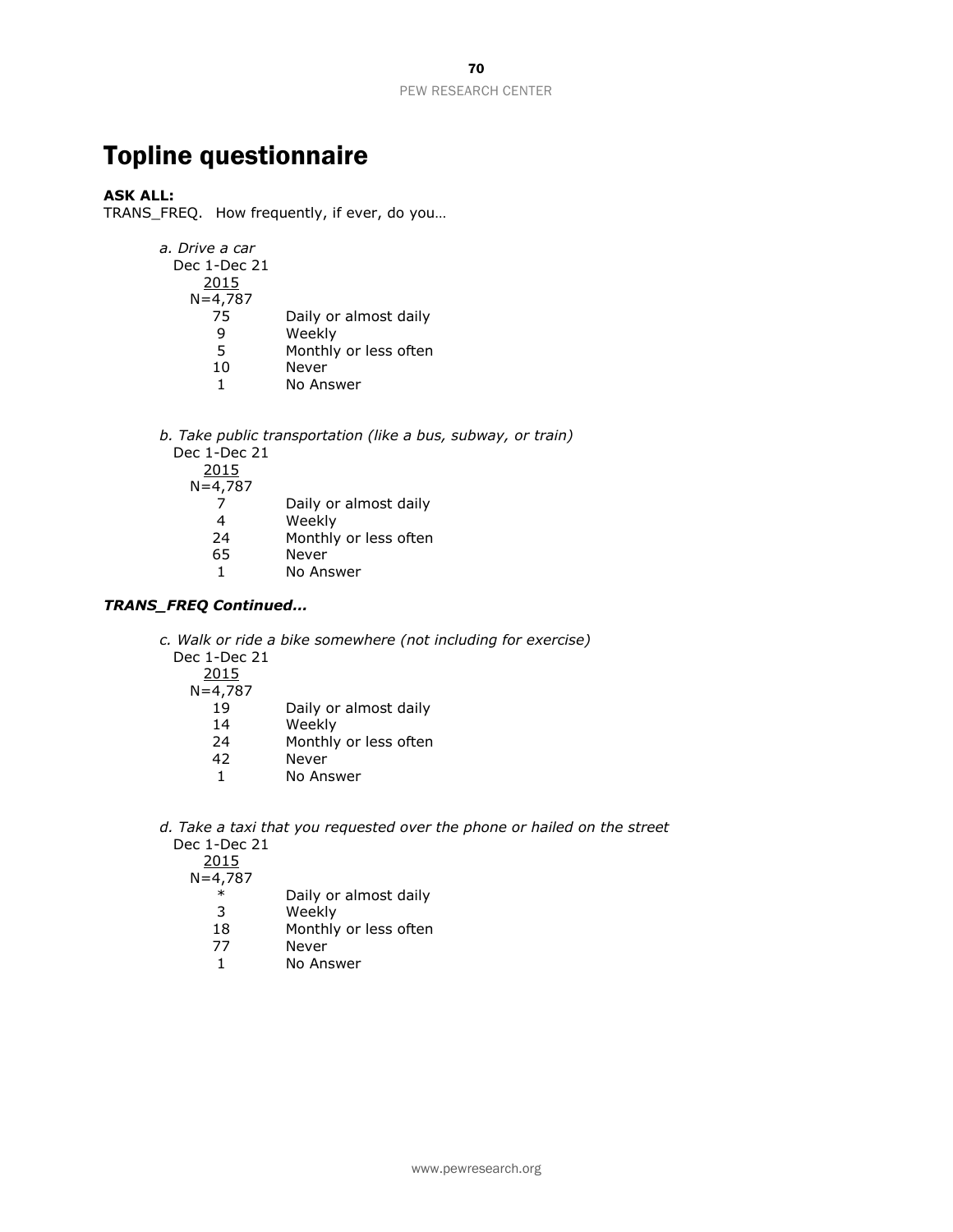# 71

#### PEW RESEARCH CENTER

*e. Travel overnight away from home (either for work or personal reasons)* Dec 1-Dec 21

2015

 $N=4,787$ 

- 2 Daily or almost daily
- 6 Weekly
- 62 Monthly or less often
- 30 Never
- 1 No Answer

## **ASK ALL:**

OWNCAR. Do you currently own or lease a car, truck, or motorcycle? (Please include any vehicle you own personally, as well as those you share with another member of your household)

Dec 1-Dec 21 2015 N=4,787 77 Yes 22 No 1 No Answer

## **ASK ALL:**

TRANS\_SHARE Do you ever use any of the following things?

|    |                                                        | Yes | No/No<br>answer |
|----|--------------------------------------------------------|-----|-----------------|
| a. | A bike-sharing service<br>Dec 1-Dec 21, 2015 [N=4,787] | 3   | 97              |
| b. | A car-sharing service like ZipCar or<br>Car2Go         |     |                 |
|    | Dec 1-Dec 21, 2015 [N=4,787]                           |     | 97              |

#### **ASK ALL:**

AWARE\_SHARE Have you heard of the following terms? [**Randomize**]

|    |                                                 | Yes | No/No<br>answer |
|----|-------------------------------------------------|-----|-----------------|
| a. | Sharing economy<br>Dec 1-Dec 21, 2015 [N=4,787] | 27  | 73              |
| b. | "Gig" economy<br>Dec 1-Dec 21, 2015 [N=4,787]   | 11  | 89              |
| c. | Crowdfunding<br>Dec 1-Dec 21, 2015 [N=4,787]    | 39  | 61              |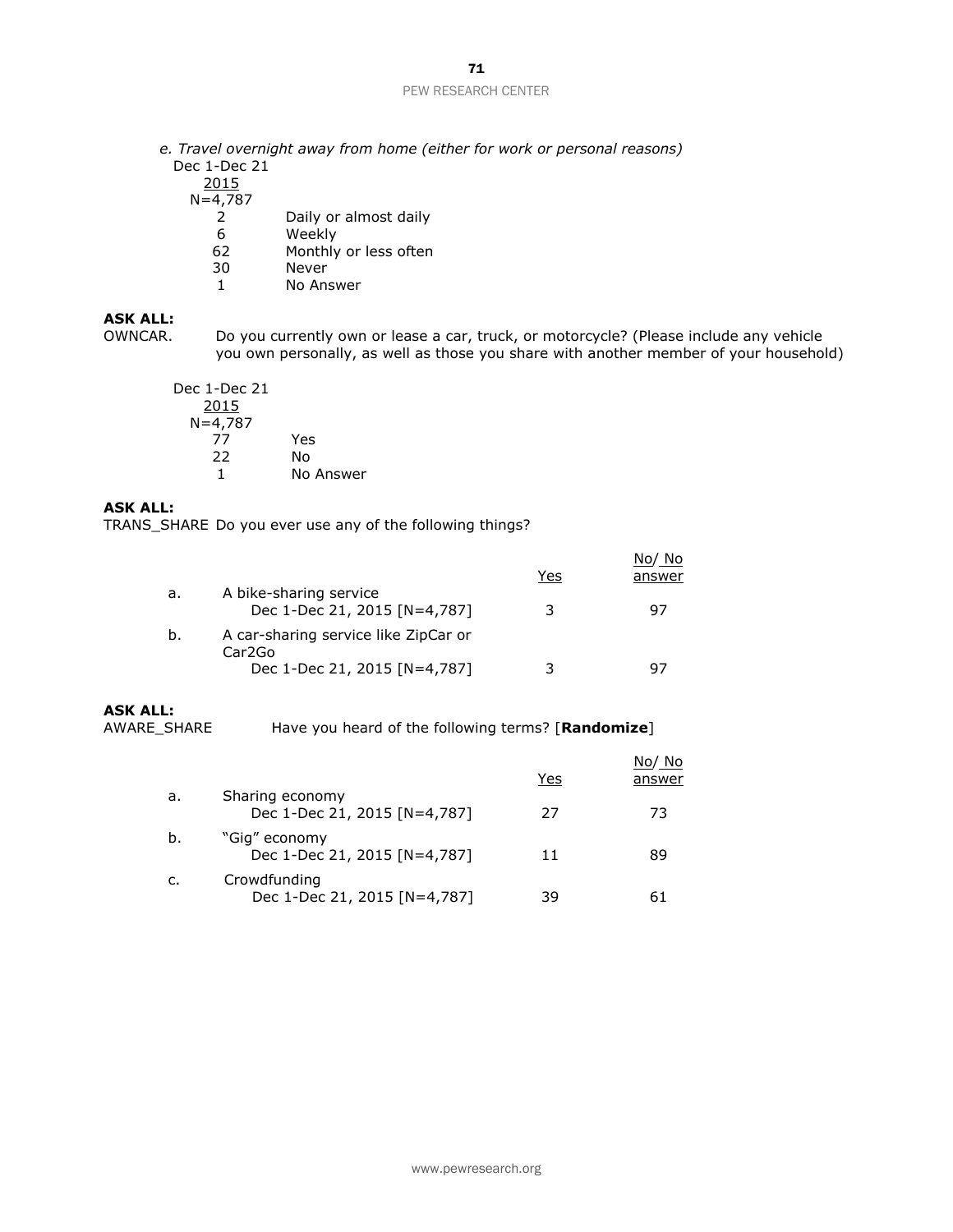### **ASK IF ONLINE SHOPPER (SHOP1a=1 OR SHOP1b=1 OR SHOP1c=1):**

SHOP2. Do you ever…

*a. Buy used or second-hand goods on websites like Ebay or Craigslist* Dec 1-Dec 21

2015 N=4,178 63 Yes 37 No No Answer

*b. Buy handmade or artisanal products on websites like Etsy* Dec 1-Dec 21 2015  $N=4,178$ 28 Yes 72 No \* No Answer

#### **ASK ALL:**

SHAREECON\_USE. Do you ever do any of the following things? [RANDOMIZE]

|               |                                                                                                                                                                           | Yes | No/ No<br>answer |
|---------------|---------------------------------------------------------------------------------------------------------------------------------------------------------------------------|-----|------------------|
| a.            | Work in a shared office space where<br>anyone can pay to use an office or<br>work area for a short period of time<br>Dec 1-Dec 21, 2015 [N=4,787]                         | 4   | 96               |
| b.            | Order groceries online from a local<br>store and have them delivered to<br>you using a service like Instacart,<br>Peapod, or Fresh Direct<br>Dec 1-Dec 21, 2015 [N=4,787] | 6   | 94               |
| $C_{\bullet}$ | Hire someone online to do a task or<br>household errand, using a service<br>like TaskRabbit, Fiverr, or Amazon<br><b>Mechanical Turk</b><br>Dec 1-Dec 21, 2015 [N=4,787]  | 4   | 96               |
| d.            | Rent clothing or other products for a<br>period of time using a site like Rent<br>the Runway<br>Dec 1-Dec 21, 2015 [N=4,787]                                              | 2   | 98               |
| e.            | Purchase a ticket to a sporting or<br>entertainment event from a ticket<br>reseller like StubHub or SeatGeek<br>Dec 1-Dec 21, 2015 [N=4,787]                              | 28  | 72               |
| f.            | Use programs that offer same-day or<br>expedited delivery of items you<br>purchase online, like Amazon Prime<br>or Google Express                                         |     |                  |
|               | Dec 1-Dec 21, 2015 [N=4,787]                                                                                                                                              | 41  | 59               |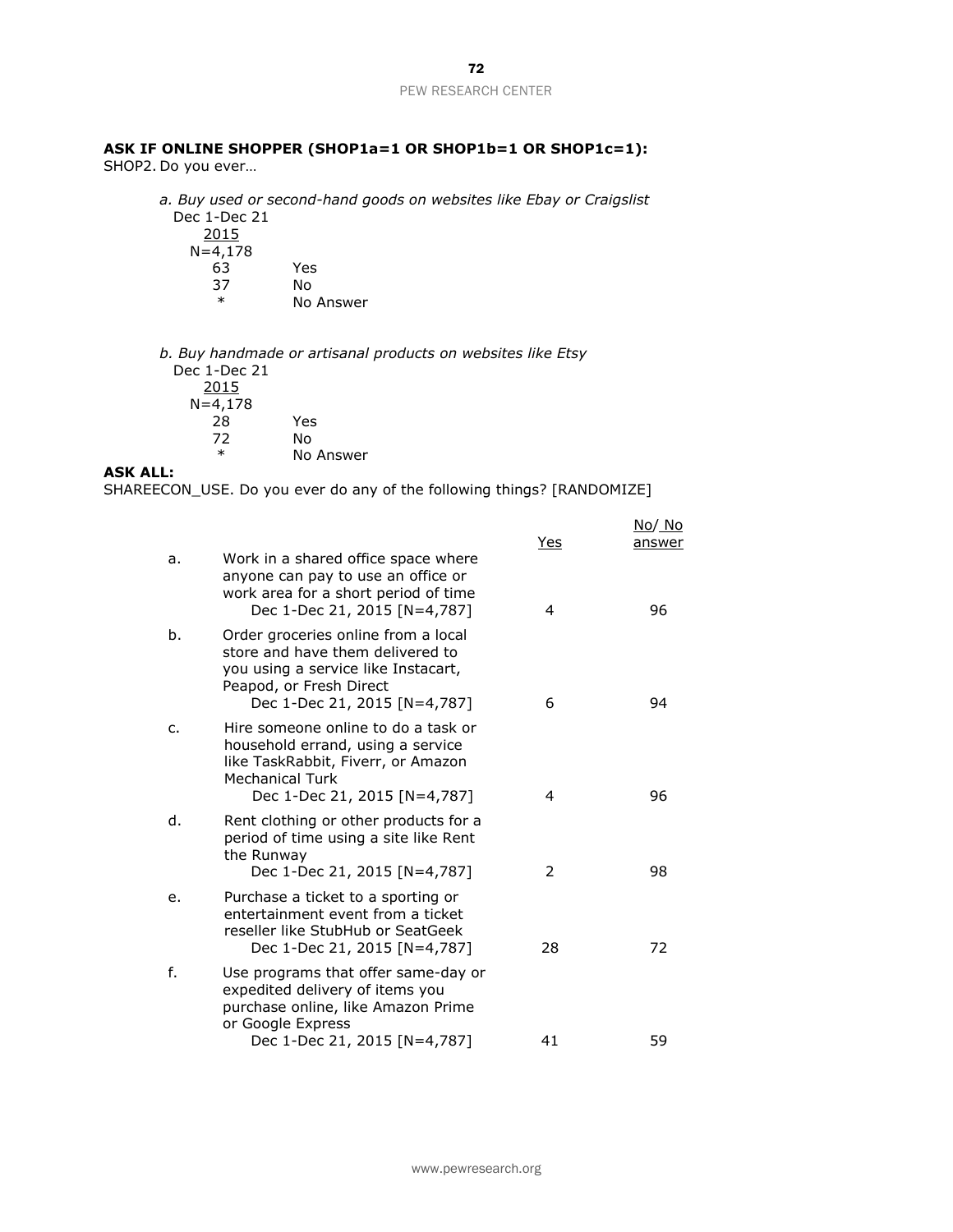#### **ASK ALL:**

CAR1. Do you ever use ride-hailing services like Uber or Lyft?

| Dec 1-Dec 21 |                                              |
|--------------|----------------------------------------------|
| 2015         |                                              |
| $N = 4,787$  |                                              |
| 15           | Yes, I have done this                        |
| 51           | I have not done this, but I have heard of it |
| 33           | I have never heard of this before            |
|              | No Answer                                    |

#### **ASK IF USE OR HAVE HEARD OF RIDE-HAILING SERVICES (CAR1=1-2):**

CAR3. As far as you know, are ride-hailing services like Uber or Lyft available where you live?

Dec 1-Dec 21 2015 N=3,623 60 Yes 16 No 23 Not sure \* No Answer

#### **ASK IF USE OR HAVE HEARD OF RIDE-HAILING SERVICES (CAR1=1-2):**

CAR4. Have you ever ridden with someone you know using a ride-hailing service like Uber or Lyft, even if you did not request the ride yourself?

Dec 1-Dec 21 2015  $N=3,623$ 23 Yes No 1 No Answer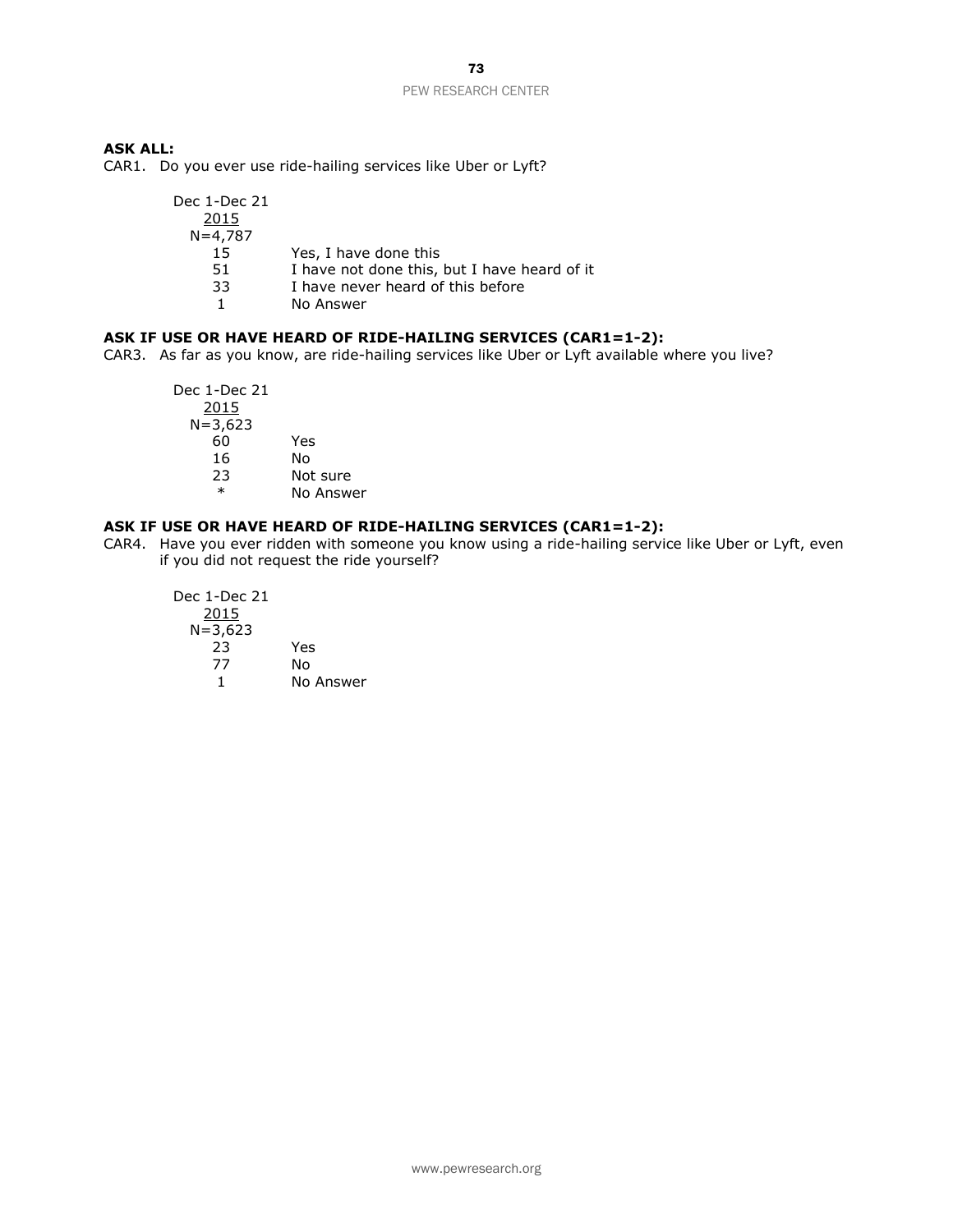#### **ASK IF USE OR HAVE HEARD OF RIDE-HAILING SERVICES (CAR1=1-2):**

CAR5. Thinking about ride-hailing services such as Uber or Lyft, do you think the following statements describe them well? **[RANDOMIZE]**

|                 |                                                                                                                                                          | <u>Yes</u> | No.      | Not sure/<br>No answer |
|-----------------|----------------------------------------------------------------------------------------------------------------------------------------------------------|------------|----------|------------------------|
| a.              | Are less expensive than taking a taxi<br>Dec 1-Dec 21, 2015 [N=3,623]                                                                                    | 38         | 8        | 55                     |
| b.              | Are a good option for people who<br>have trouble getting taxis to pick<br>them up because of their race or<br>appearance<br>Dec 1-Dec 21, 2015 [N=3,623] | 38         | 11       | 51                     |
| c.              | Use drivers who you would feel safe<br>riding with                                                                                                       | 34         | 8        | 58                     |
| d.              | Dec 1-Dec 21, 2015 [N=3,623]<br>Save their users time and stress<br>Dec 1-Dec 21, 2015 [N=3,623]                                                         | 54         | 5        | 41                     |
| е.              | Are more reliable than taking a taxi<br>or public transportation<br>Dec 1-Dec 21, 2015 [N=3,623]                                                         | 30         | 14       | 56                     |
| f.              | Provide good jobs for people who<br>want flexible working hours<br>Dec 1-Dec 21, 2015 [N=3,623]                                                          | 63         | 6        | 31                     |
| g.              | Serve neighborhoods that taxis won't<br>visit<br>Dec 1-Dec 21, 2015 [N=3,623]                                                                            | 37         | 7        | 56                     |
| h.              | Are mostly used by people who<br>already have plenty of ways to get<br>around                                                                            |            |          |                        |
| i.              | Dec 1-Dec 21, 2015 [N=3,623]<br>Collect too much personal<br>information about their users<br>Dec 1-Dec 21, 2015 [N=3,623]                               | 25<br>9    | 18<br>21 | 58<br>70               |
| J.<br>their own | Are a good option for older adults<br>who have a hard time getting around on                                                                             |            |          |                        |
|                 | Dec 1-Dec 21, 2015 [N=3,623]                                                                                                                             | 56         | 7        | 37                     |
| k.              | Are a good way for parents to make<br>sure their children get around safely<br>when they can't drive them                                                |            |          |                        |
|                 | Dec 1-Dec 21, 2015 [N=3,623]                                                                                                                             | 21         | 28       | 51                     |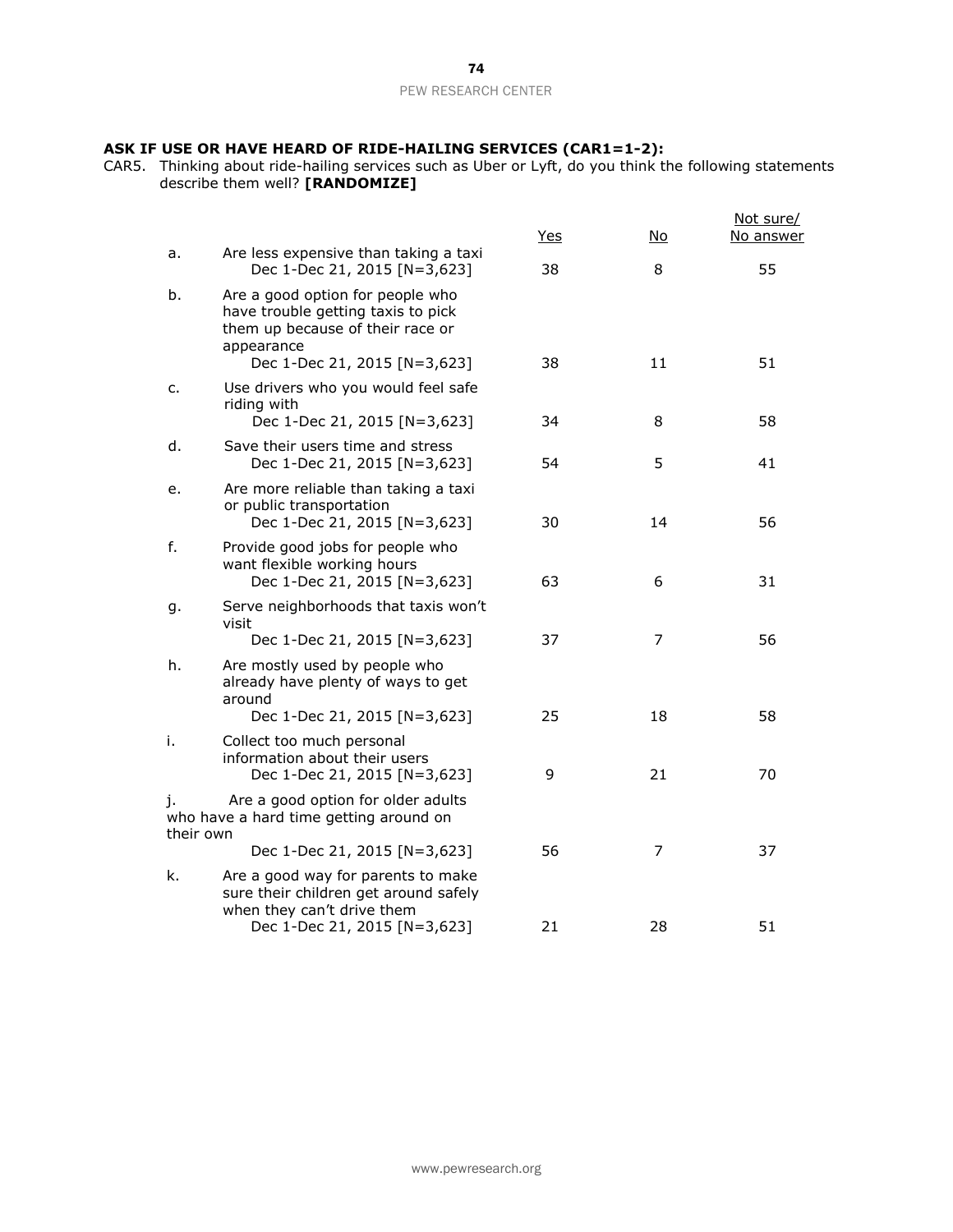## **ASK IF USE OR HAVE HEARD OF RIDE-HAILING SERVICES (CAR1=1-2):**

CAR6. Have you heard of other people having…

- *a. GOOD experiences using these services* Dec 1-Dec 21 2015  $N=3,623$ 65 Yes 34 No 1 No Answer
- *b. BAD experiences using these services* Dec 1-Dec 21 2015  $N=3,623$ 32 Yes 66 No 2 No Answer

## **ASK IF USE OR HAVE HEARD OF RIDE-HAILING SERVICES (CAR1=1-2):**

CAR7a. Which statement best describes your view of services like Uber or Lyft?

| Dec 1-Dec 21 |                                                                                                                                    |
|--------------|------------------------------------------------------------------------------------------------------------------------------------|
| 2015         |                                                                                                                                    |
| $N = 3,623$  |                                                                                                                                    |
| 45           | They are primarily software companies $-$ their business is connecting<br>drivers with people who are looking for a ride           |
| 22           | They are primarily transportation companies - they have a lot of control<br>over their drivers and the overall customer experience |
| 33           | Not sure                                                                                                                           |
|              | No Answer                                                                                                                          |

#### **ASK IF USE OR HAVE HEARD OF RIDE HAILING SERVICES (CAR1=1-2):**

CAR7b. Which statement best describes your view of the drivers who work with services like Uber or Lyft?

| Dec 1-Dec 21<br>2015<br>$N = 3,623$ |                                                                                                                          |
|-------------------------------------|--------------------------------------------------------------------------------------------------------------------------|
| 14                                  | They are employees who work directly for the service or app that allows<br>you to book a ride                            |
| 57                                  | They are independent contractors who work for themselves and use the<br>service or app to connect to potential customers |
| 28                                  | Not sure                                                                                                                 |
|                                     | No Answer                                                                                                                |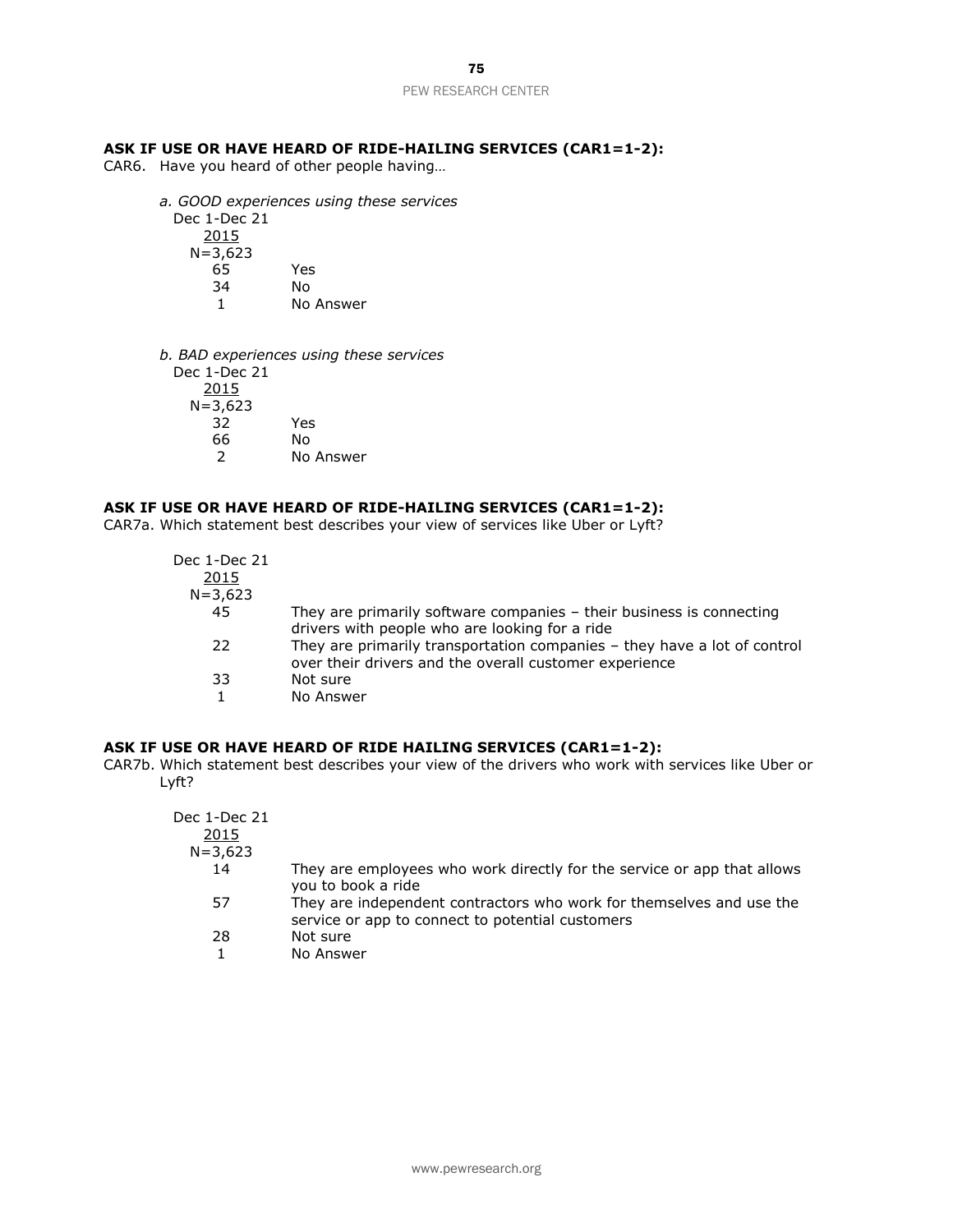## **ASK IF USE OR HAVE HEARD OF RIDE-HAILING SERVICES (CAR1=1-2):**

CAR8. How much have you heard about the debate happening in some cities over whether services like Uber and Lyft should be regulated in the same way as existing taxi companies?

| Dec 1-Dec 21 |                |
|--------------|----------------|
| 2015         |                |
| $N = 3,623$  |                |
| 22           | A lot          |
| 50           | A little       |
| 27           | Nothing at all |
| 1            | No Answer      |

## **ASK IF AWARE OF DEBATE (CAR8=1-2):**

CAR9. Some cities are currently debating how to best regulate services like Uber or Lyft. Which statement comes closest to your view on this subject?

| Dec 1-Dec 21<br>2015 |                                                                                                                                                                                                                                         |
|----------------------|-----------------------------------------------------------------------------------------------------------------------------------------------------------------------------------------------------------------------------------------|
| $N = 2,872$          |                                                                                                                                                                                                                                         |
| 35                   | These services SHOULD be required to follow the same rules and<br>regulations as taxis - it is important that everyone follow the same<br>rules when it comes to things like pricing, insurance, and disability<br>access               |
| 42                   | These services SHOULD NOT be required to follow the same rules and<br>regulations as taxis - it is important to let companies be innovative and<br>meet the needs of their customers, even if that goes against existing<br>regulations |
| 23                   | I'm not sure                                                                                                                                                                                                                            |
| $\ast$               | No Answer                                                                                                                                                                                                                               |

## **ASK IF USE RIDE-HAILING SERVICES (CAR1=1):**

CAR10. How often do you use ride-hailing services such as Uber or Lyft?

| Dec 1-Dec 21 |                       |
|--------------|-----------------------|
| 2015         |                       |
| $N = 828$    |                       |
| 3            | Daily or almost daily |
| 14           | Weekly                |
| 26           | Monthly               |
| 56           | Less often            |
|              | No answer             |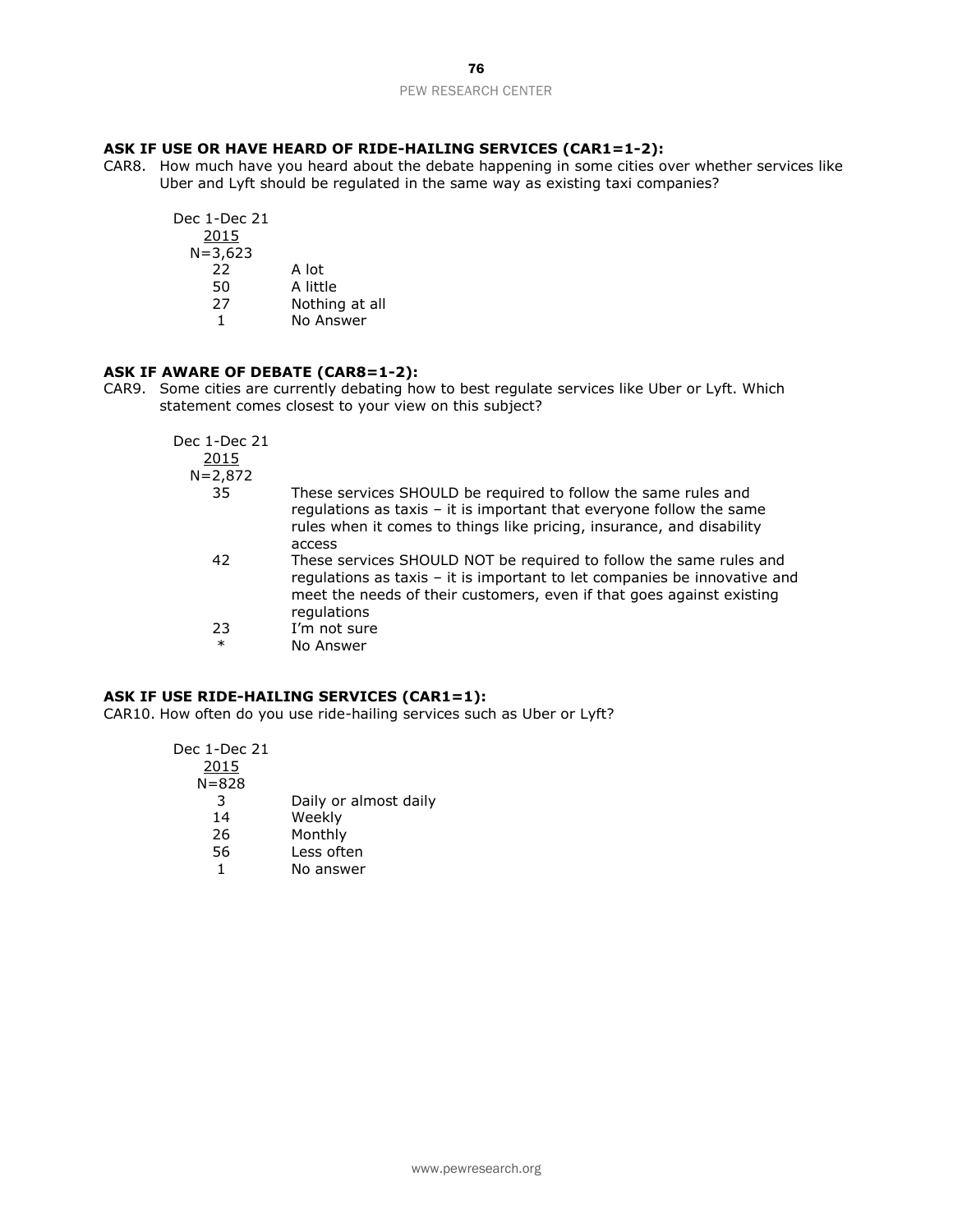#### **ASK IF USE RIDE-HAILING SERVICES (CAR1=1):**

CAR11. As a user of these services, who do you think should be responsible for…?

*a. Ensuring that drivers are properly trained*

| Dec 1-Dec 21 |  |
|--------------|--|
| 2015         |  |
| $N = 828$    |  |
| 8            |  |
| 23           |  |
| r n          |  |

| 8 | Individual drivers |  |
|---|--------------------|--|
|   |                    |  |

- The app or service that people use to book rides
- 68 Both the driver and the app or service
- 1 No answer
- *b. Ensuring that the vehicles are clean and safe* Dec 1-Dec 21

| Individual drivers                               |
|--------------------------------------------------|
| The app or service that people use to book rides |
| Both the driver and the app or service           |
| No answer                                        |
|                                                  |

#### **ASK IF USE RIDE-HAILING SERVICES (CAR1=1):**

CAR12. Have you, personally, ever had a bad experience using one of these services?

| Dec 1-Dec 21 |           |
|--------------|-----------|
| 2015         |           |
| $N = 828$    |           |
| 16           | Yes       |
| 83           | No        |
|              | No answer |

## **ASK IF HAS HAD BAD EXPERIENCE (CAR12=1):**

CAR13. Thinking about the most recent time you had a bad experience with these services, did you feel

|    |                                                                               | Yes | No/ No<br>answer |
|----|-------------------------------------------------------------------------------|-----|------------------|
| a. | That your problem was taken<br>seriously                                      |     |                  |
|    | Dec 1-Dec 21, 2015 [N=122]                                                    | 59  | 41               |
| b. | That you had a clear way to report<br>the problem to people who could<br>help |     |                  |
|    | Dec 1-Dec 21, 2015 [N=122]                                                    | 68  | 32               |
| c. | That your problem was resolved in a<br>satisfactory way                       |     |                  |
|    | Dec 1-Dec 21, 2015 [N=122]                                                    | 62  | 38               |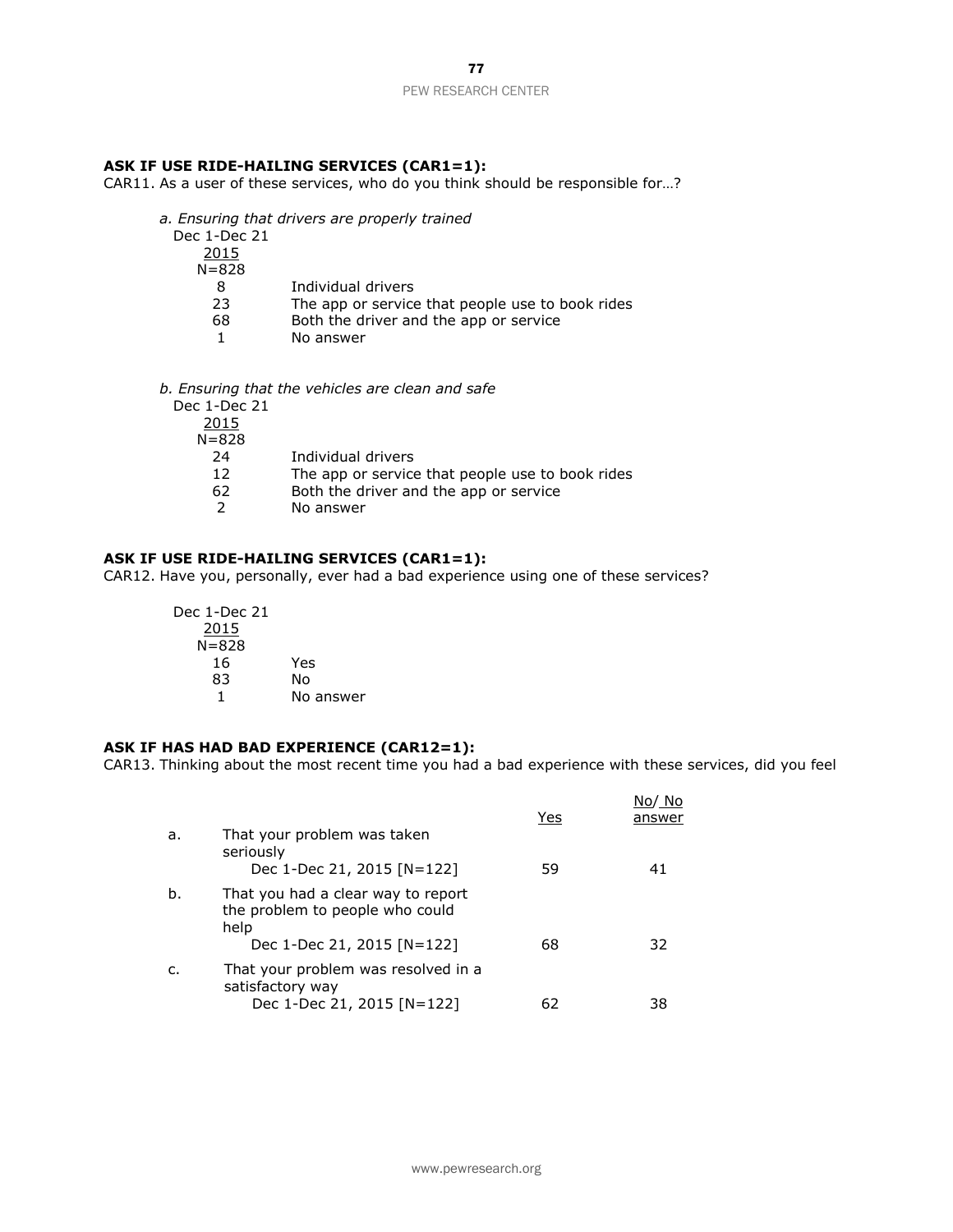#### **ASK ALL:**

CF1. Have you ever contributed money to support a fundraising project on a website like Kickstarter or GoFundMe?

| Dec 1-Dec 21<br>2015 |                                              |
|----------------------|----------------------------------------------|
| $N = 4,787$          |                                              |
| 22                   | Yes, I have done this                        |
| 41                   | I have not done this, but I have heard of it |
| 36                   | I have never heard of this before            |
|                      | No Answer                                    |

## **ASK IF USES OR IS AWARE OF CROWDFUNDING (CF1=1-2):**

CF2. Thinking about websites like Kickstarter or GoFundMe, do you think the following statements describe them well? [RANDOMIZE]

|    |                                                                                                                                    | Yes | No. | Not sure/<br>No answer |
|----|------------------------------------------------------------------------------------------------------------------------------------|-----|-----|------------------------|
| a. | Take attention away from more<br>deserving charities<br>Dec 1-Dec 21, 2015 [N=3,335]                                               | 14  | 55  | 31                     |
| b. | Contain a lot of frivolous projects<br>Dec 1-Dec 21, 2015 [N=3,335]                                                                | 50  | 11  | 39                     |
| c. | Are a good way to highlight causes<br>or businesses that might not get<br>much attention otherwise<br>Dec 1-Dec 21, 2015 [N=3,335] | 72  | 7   | 21                     |
| d. | Are a much simpler way to raise<br>money than applying for a loan or<br>grant<br>Dec 1-Dec 21, 2015 [N=3,335]                      | 66  | 8   | 26                     |
| e. | Help contributors feel more<br>personally connected to the projects<br>they support                                                |     |     |                        |
|    | Dec 1-Dec 21, 2015 [N=3,335]                                                                                                       | 72  | 7   | 21                     |

## **ASK IF CROWDFUNDING USER (CF1=1):**

CF3. How many different projects have you contributed to using these sites?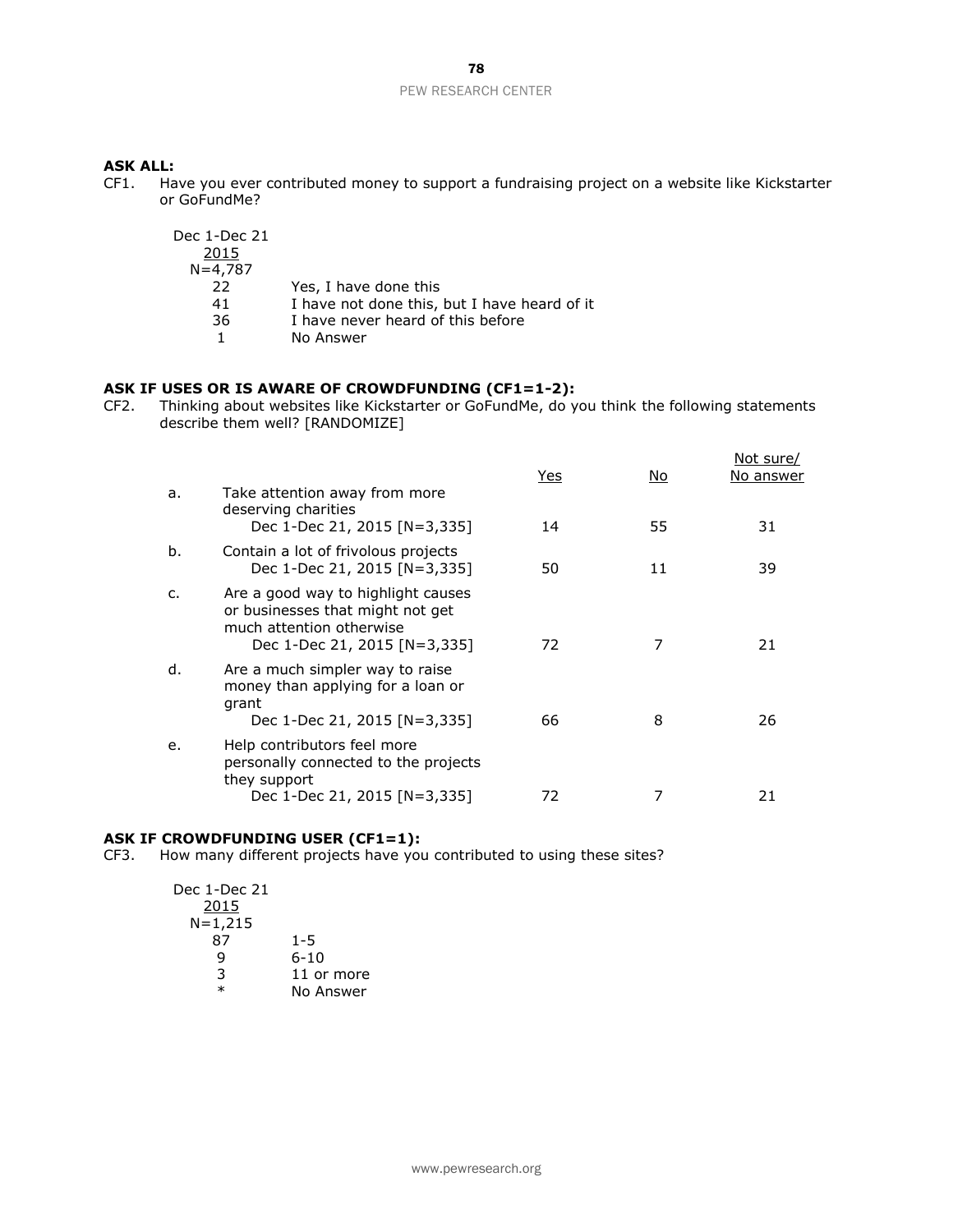#### **ASK IF CROWDFUNDING USER (CF1=1):**

CF4. What is the largest amount of money you have contributed to a single project?

| Dec 1-Dec 21<br>2015 |                 |
|----------------------|-----------------|
| $N = 1,215$          |                 |
| 13                   | \$10 or less    |
| 49                   | $$11 - $50$     |
| 21                   | \$51 - \$100    |
| 17                   | $$101 - $500$   |
| 3                    | More than \$500 |
| $\ast$               | No Answer       |
|                      |                 |

# **ASK IF CROWDFUNDING USER (CF1=1):**

CF5. Which of the following types of projects have you contributed to?

|    |                                                                                                                                        | Yes, have<br>done this | No, have not<br>done this/<br>No answer |
|----|----------------------------------------------------------------------------------------------------------------------------------------|------------------------|-----------------------------------------|
| a. | A project to help a person in need<br>(with things like medical or legal<br>bills, or unexpected debt)<br>Dec 1-Dec 21, 2015 [N=1,215] | 68                     | 32                                      |
| b. | A project to fund a new product or<br>invention<br>Dec 1-Dec 21, 2015 [N=1,215]                                                        | 34                     | 66                                      |
| C. | A project to fund a new restaurant<br>or other type of business<br>Dec 1-Dec 21, 2015 [N=1,215]                                        | 10                     | 90                                      |
| d. | A project for a musician or other<br>creative artist                                                                                   |                        |                                         |
|    | Dec 1-Dec 21, 2015 [N=1,215]                                                                                                           | 30                     | 70                                      |
| f. | A project for a school<br>Dec 1-Dec 21, 2015 [N=1,215]                                                                                 | 32                     | 68                                      |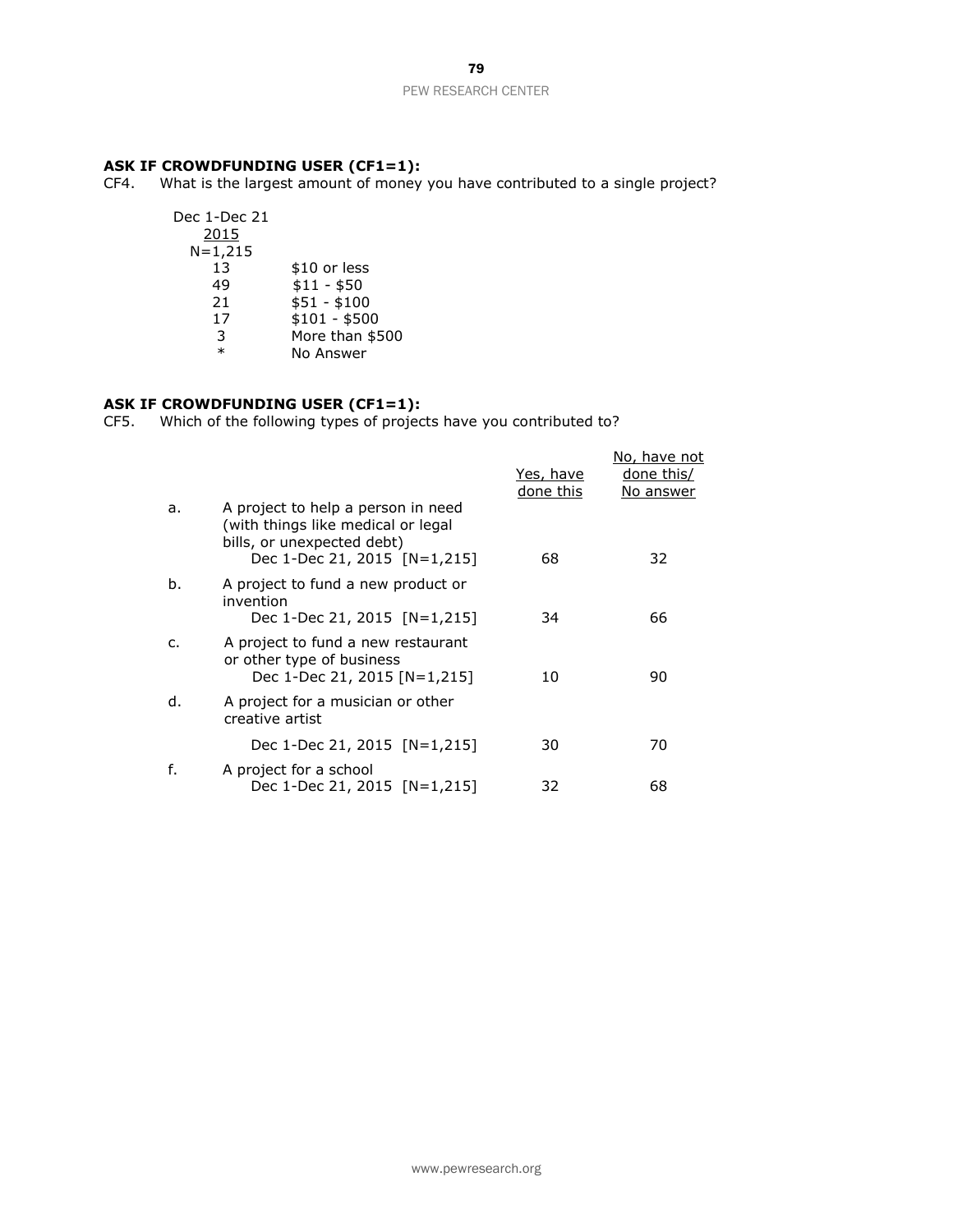#### **ASK IF HAVE HELPED SOMEONE IN NEED (CF5a=1):**

CF6. Thinking about the times you have contributed to help someone in need, were any of those people… [Check all that apply]

|    |                                                                                                              |          | Not<br>selected/ No |
|----|--------------------------------------------------------------------------------------------------------------|----------|---------------------|
|    |                                                                                                              | Selected | answer              |
| a. | A close friend or family member<br>Dec 1-Dec 21, 2015 [N=792]                                                | 62       | 38                  |
| b. | A friend-of-a-friend or acquaintance<br>Dec 1-Dec 21, 2015 [N=792]                                           | 63       | 37                  |
| C. | A public figure<br>Dec 1-Dec 21, 2015 [N=792]                                                                |          | 93                  |
| d. | Someone who was not a public<br>figure, and who you did not know<br>personally<br>Dec 1-Dec 21, 2015 [N=792] | 28       | 72                  |
| e. | None of these <b>[EXCLUSIVE</b><br><b>PUNCH1</b>                                                             |          |                     |
|    | Dec 1-Dec 21, 2015 [N=792]                                                                                   |          | 99                  |

#### **ASK IF HAVE HELPED SOMEONE IN NEED (CF5a=1):**

CF7. Have you ever contributed to a project to help someone in need primarily because you felt pressured to donate by other people?

| Dec 1-Dec 21 |           |
|--------------|-----------|
| 2015         |           |
| N=792        |           |
| 14           | Yes       |
| 85           | N٥        |
| $\ast$       | No Answer |

#### **ASK IF USES OR IS AWARE OF CROWDFUNDING (CF1=1-2):**

CF8. Have you ever created your own fundraising project on a website like Kickstarter or GoFundMe?

| Yes       |
|-----------|
| N٥        |
| No Answer |
|           |

## **ASK IF HAVE CREATED OWN FUNDRAISING PROJECT (CF8=1):**

CF9. Please describe a time that you created a project on one of these sites. What was the goal of the project? Did you eventually meet your goal?

#### **OPEN-END; RESPONSES NOT SHOWN**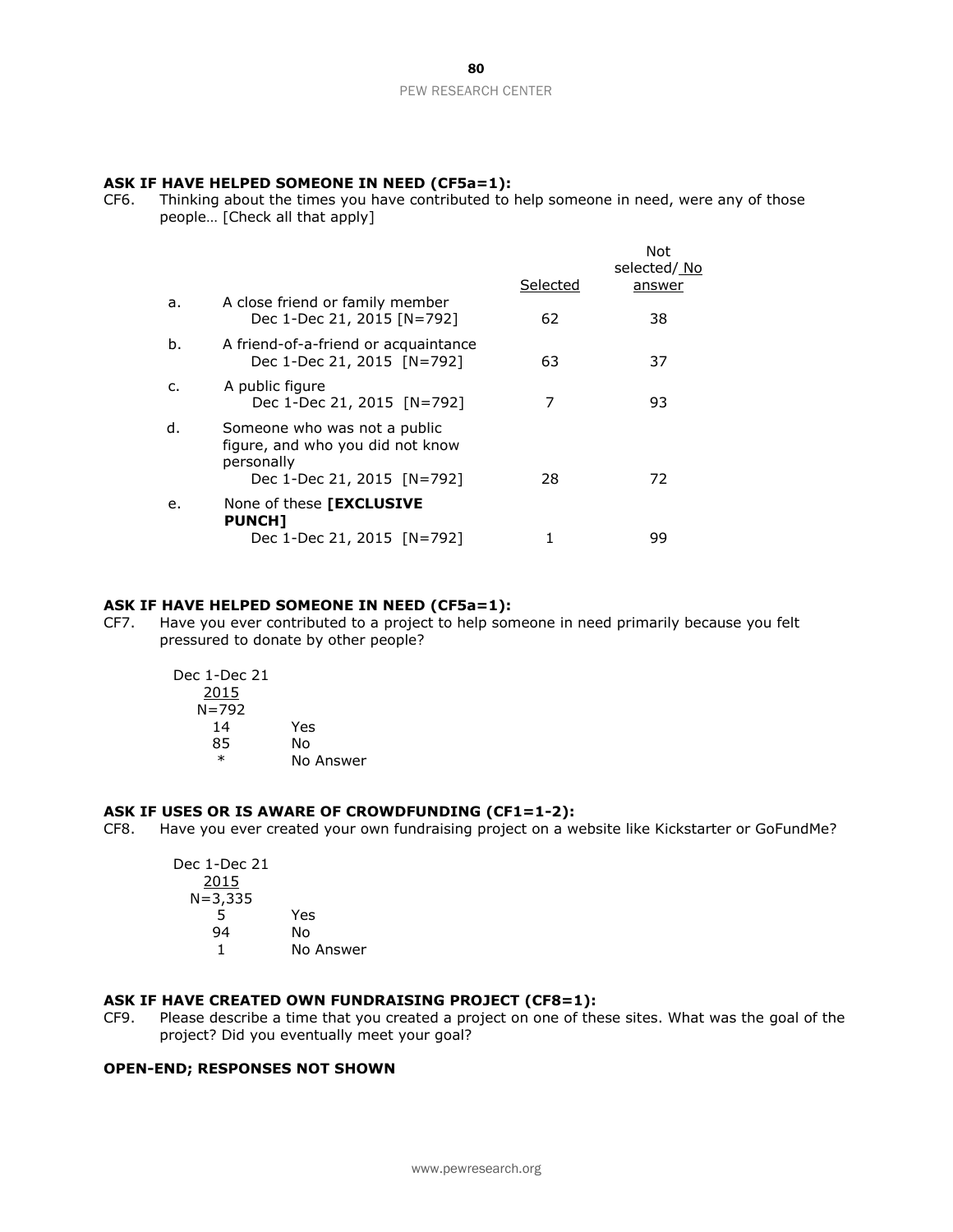#### **ASK ALL:**

LOD1. Do you ever stay overnight in a private residence that you booked using an online service like AirBnB, VRBO, or HomeAway?

| Dec 1-Dec 21<br>2015 |                                              |
|----------------------|----------------------------------------------|
| $N = 4,787$          |                                              |
| 11                   | Yes, I have done this                        |
| 34                   | I have not done this, but I have heard of it |
| 53                   | I have never heard of this before            |
|                      | No Answer                                    |

## **LOD2 not shown**

## **ASK IF HAVE USED OR HEARD OF HOME SHARING (LOD1=1-2):**

LOD3. Thinking about services such as AirBnB, VRBO, or HomeAway, do you think the following statements describe them well?

|              |                                                                                                |     |     | Not sure/        |
|--------------|------------------------------------------------------------------------------------------------|-----|-----|------------------|
|              |                                                                                                | Yes | No. | <u>No answer</u> |
| a.           | Are less expensive than a hotel<br>Dec 1-Dec 21, 2015 [N=2,738]                                | 50  | 8   | 43               |
| b.           | Are located in neighborhoods where<br>it's hard to find hotels<br>Dec 1-Dec 21, 2015 [N=2,738] | 32  | 12  | 56               |
| $\mathsf{C}$ | Are a good option for families or<br>other people who like to travel as a<br>group             |     |     |                  |
|              | Dec 1-Dec 21, 2015 [N=2,738]                                                                   | 56  | 8   | 37               |
| d.           | Are not always as appealing as they<br>are described online<br>Dec 1-Dec 21, 2015 [N=2,738]    | 34  | 10  | 56               |
| e.           | Are risky to use<br>Dec 1-Dec 21, 2015 [N=2,738]                                               | 31  | 24  | 44               |
| f.           | Are best for adventurous travelers<br>Dec 1-Dec 21, 2015 [N=2,738]                             | 55  | 11  | 34               |
| g.           | Are a good way for homeowners to<br>earn some extra income<br>Dec 1-Dec 21, 2015 [N=2,738]     | 70  | 4   | 25               |
|              |                                                                                                |     |     |                  |

## **ASK IF HAVE USED OR HEARD OF HOME SHARING (LOD1=1-2):**

LOD4. Have you heard of other people having…

*a. GOOD experiences using these services* Dec 1-Dec 21 2015 N=2,738 62 Yes 37 No No Answer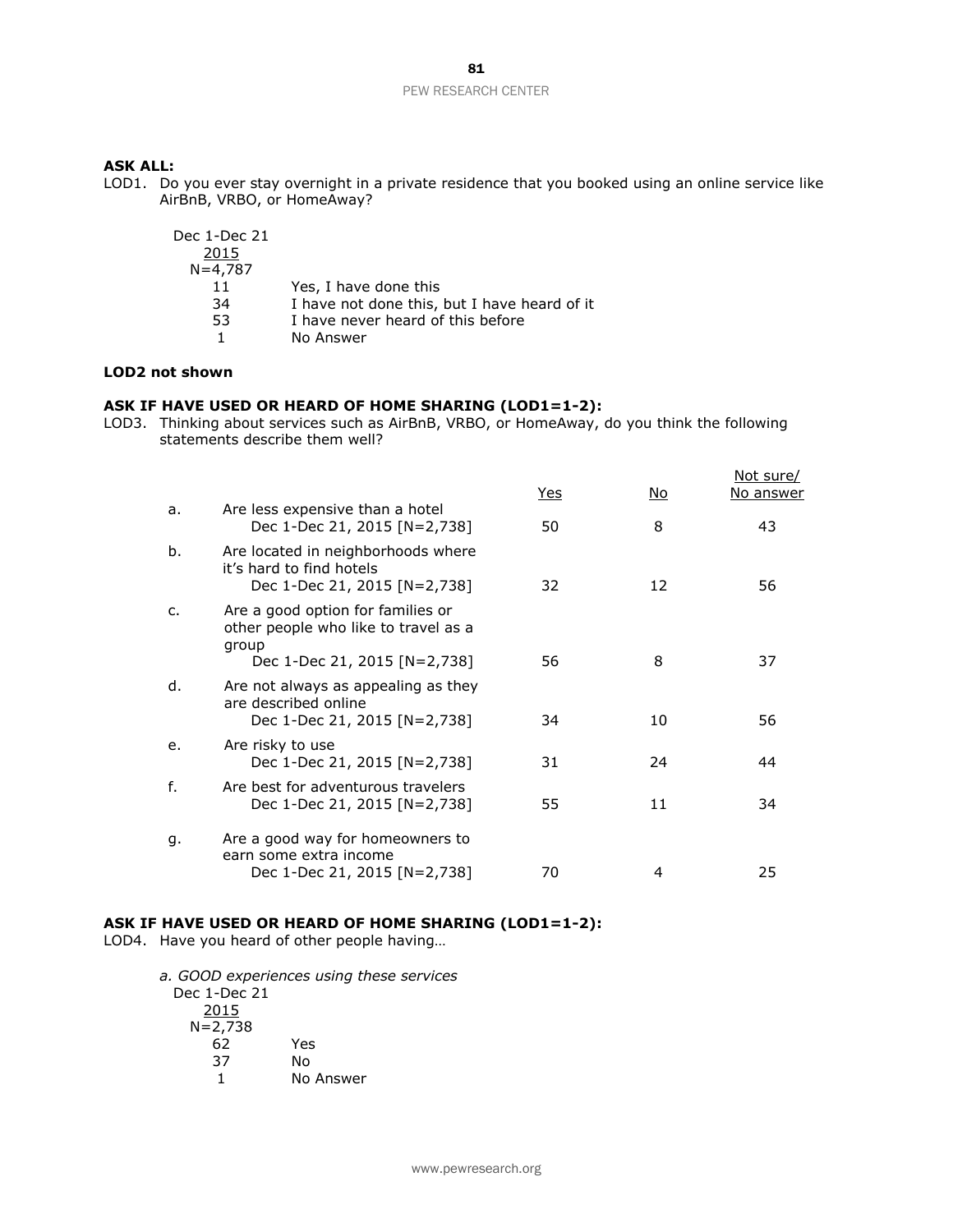*b. BAD experiences using these services* Dec 1-Dec 21 2015  $N=2.738$ 37 Yes 62 No 2 No Answer

#### **ASK IF HAVE USED OR HEARD OF HOME SHARING (LOD1=1-2):**

LOD5. Which statement best describes your view of services like AirBnB or VRBO?

| 2015                                                                                                                                                            |  |
|-----------------------------------------------------------------------------------------------------------------------------------------------------------------|--|
| $N = 2,738$                                                                                                                                                     |  |
| 49<br>They are software companies $-$ their business is connecting people with<br>a spare room or empty home with people who are looking for a place to<br>stay |  |
| They are hospitality companies $-$ they vouch for the quality of the<br>19<br>properties they list and have a lot of control over the customer<br>experience    |  |
| Not sure<br>31                                                                                                                                                  |  |
| No Answer                                                                                                                                                       |  |

## **ASK IF HAVE USED OR HEARD OF HOME SHARING (LOD1=1-2):**

LOD6. How much have you heard about the debate happening in some cities over whether or not homeowners should be able to legally rent out their homes using services like AirBnB or VRBO?

| Dec 1-Dec 21 |                |
|--------------|----------------|
| 2015         |                |
| N=2,738      |                |
| 13           | A lot          |
| 36           | A little       |
| 49           | Nothing at all |
| 2            | No Answer      |
|              |                |

#### **ASK IF AWARE OF DEBATE (LOD6=1-2):**

LOD7. Some cities are currently debating the legality of services like AirBnB and VRBO. Which comes closest to your view on this subject?

| Dec 1-Dec 21 |                                                                                                                       |
|--------------|-----------------------------------------------------------------------------------------------------------------------|
| 2015         |                                                                                                                       |
| $N = 1,490$  |                                                                                                                       |
| 30           | These services should be legal, but owners should have to pay local<br>hotel and lodging taxes                        |
| 52           | These services should be legal, and owners should NOT have to pay<br>local hotel and lodging taxes                    |
| 4            | It should NOT be legal for people to rent out their homes or apartments<br>on a short-term basis using these services |
| 14           | Not sure                                                                                                              |
|              | No Answer                                                                                                             |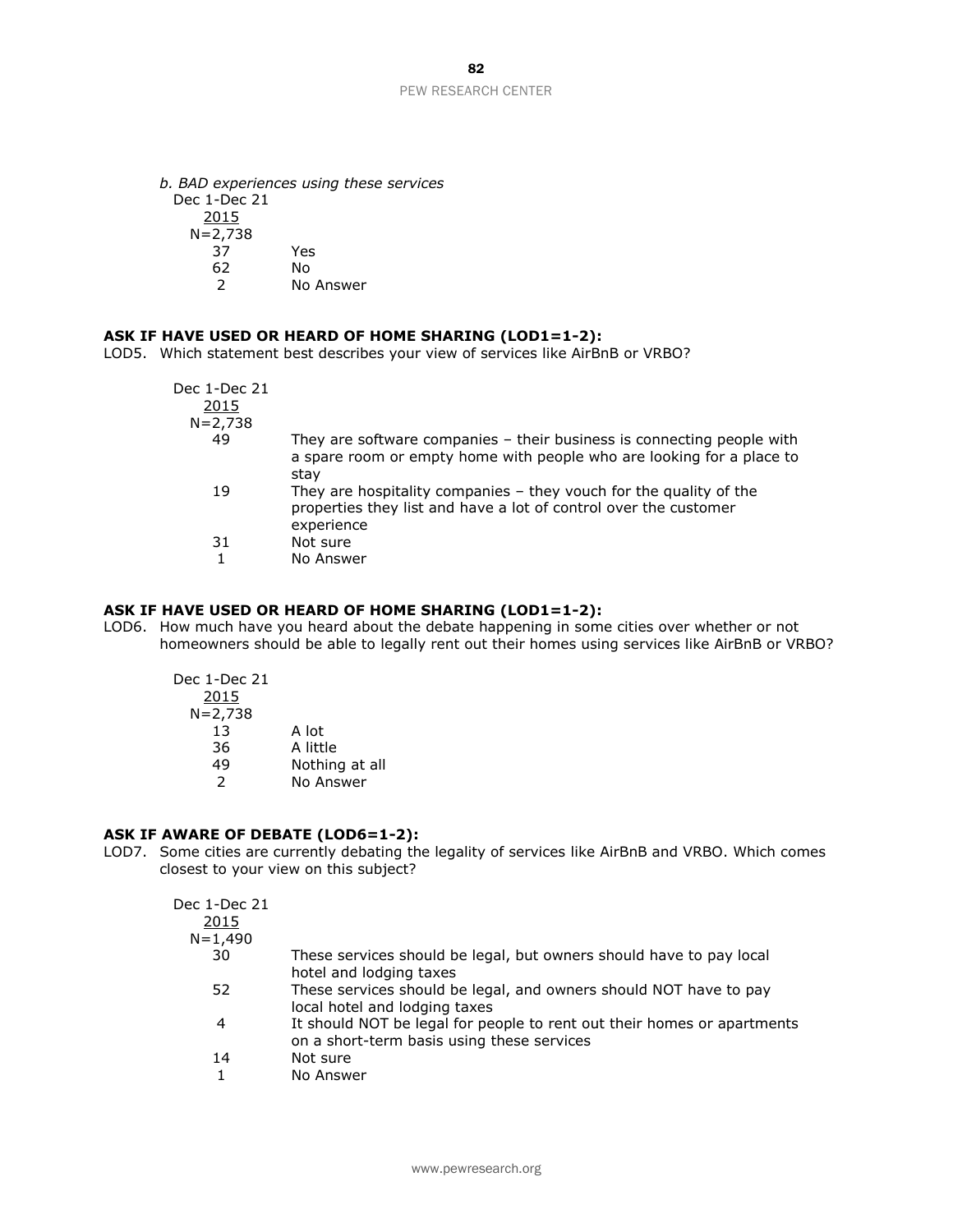#### **ASK IF HAVE USED HOME SHARING SERVICES (LOD1=1):**

LOD8. Have you ever used these services to reserve a single room, or other type of shared space, in someone's home?

Dec 1-Dec 21 2015 N=734 37 Yes 62 No 1 No Answer

#### **ASK IF HAVE STAYED IN SHARED SPACE (LOD8=1):**

LOD9. Do you worry about staying in a shared space with someone you have never met before, or is that not something you worry about?

| Dec 1-Dec 21 |                             |
|--------------|-----------------------------|
| 2015         |                             |
| $N = 260$    |                             |
| 48           | Yes, worry about this       |
| 52.          | No, do not worry about this |
| $\ast$       | No Answer                   |

### **ASK IF HAVE USED HOME SHARING SERVICES (LOD1=1):**

LOD10. As a user of these services, who do you think should be responsible for the following things?

*a. Making sure properties are described accurately*

Dec 1-Dec 21  $\frac{2015}{N}$  $\overline{724}$ 

| 1=134<br>., |  |  |
|-------------|--|--|
|             |  |  |

23 Homeowners

- 8 The app or service that people use to book a stay
- 67 Both the homeowner and the app or service

1 No Answer

*b. Addressing problems that might come up during someone's stay* Dec 1-Dec 21

2015  $N = 734$ <br>35

| 10<br>The app or service that people use to |  |
|---------------------------------------------|--|

book a stay 53 Both the homeowner and the app or service

1 No Answer

*c. Resolving payment issues between hosts and guests*

**Homeowners** 

Dec 1-Dec 21 2015  $N = 734$ 11 Homeowners 31 The app or service that people use to book a stay 57 Both the homeowner and the app or service 1 No Answer